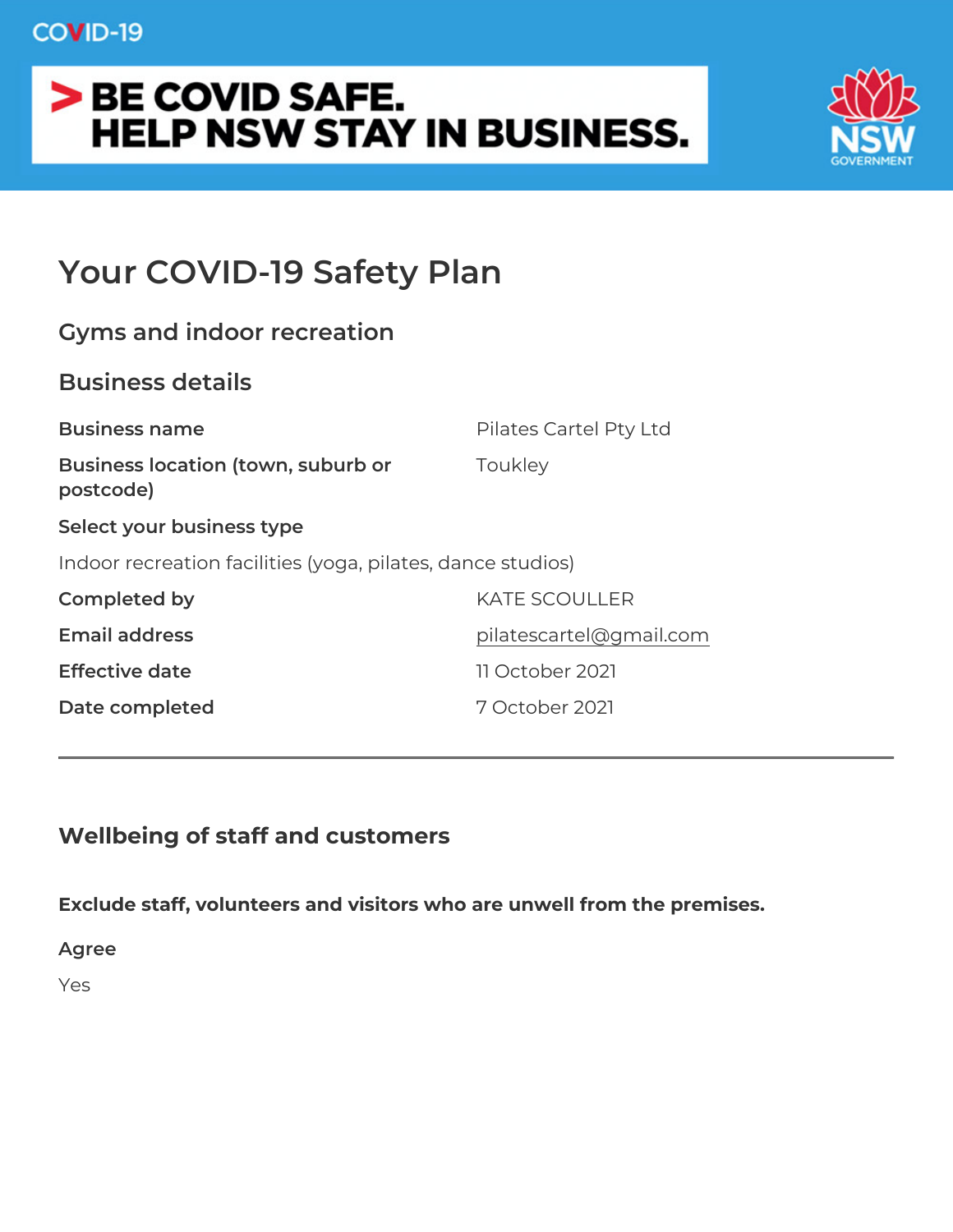#### **Tell us how you will do this**

ALL CLIENTS HAVE BEEN NOTIFIED BY EMAIL ABOUT THE RULES AROUND NOT ATTENDING IF THEY HAVE ANY SICKNESS SYMPTOMS. A SIGN IS ON THE DOOR STATING THIS.

ALL STAFF HAVE BEEN NOTIFIED THAT UNWELL CLIENTS ARE NOT ALLOWED ONTO THE PREMISES, THEY HAVE ALSO BEEN NOTIFIED THAT THEY MUST ALERT MYSELF IF THEY'RE SICK AND CAN'T WORK.

## **Provide staff with information and training on COVID-19, including COVID-19 vaccination, when to get tested, physical distancing, wearing masks and cleaning. Agree**

Yes

#### **Tell us how you will do this**

ALL STAFF HAVE BEEN SENT POLICIES ON COVID 19 AS PER THE GOVERNMENT RULES. ALL STAFF ARE VACCINATED, ALL STAFF KNOW TO WEAR MASKS 100% OF THE TIME AND ALL STAFF HAVE BEEN MADE AWARE OF OUR CLEANING PROTOCOL BY EMAIL

## **Display conditions of entry including requirements to stay away if unwell, COVID-19 vaccination and record keeping.**

**Agree**

Yes

## **Tell us how you will do this**

AS PER NSW GOVT. RULES, ALL LEGAL REQUIREMENT FOR ENTRY ARE POSTED ON THE ENTRY DOORS TO OUR STUDIO.

**Take reasonable steps to ensure all people aged 16 and over on the premises are fully vaccinated or have a medical exemption (including staff, volunteers, visitors and contractors). For example, ensure posters outlining vaccination requirements are clearly visible, train staff on ways to check proof of COVID-19 vaccination status, remind customers of vaccination requirements in marketing materials. Guidance for businesses is available at: [https://www.nsw.gov.au/covid-19/businesses-and](https://www.nsw.gov.au/covid-19/businesses-and-employment/covid-safe-business/vaccination-compliance-for-businesses)[employment/covid-safe-business/vaccination-compliance-for-businesses](https://www.nsw.gov.au/covid-19/businesses-and-employment/covid-safe-business/vaccination-compliance-for-businesses)**

**Note: Staff outside of Greater Sydney who have received one dose of a COVID-19 vaccine are permitted to work until 1 November 2021 when they need to be fully vaccinated.**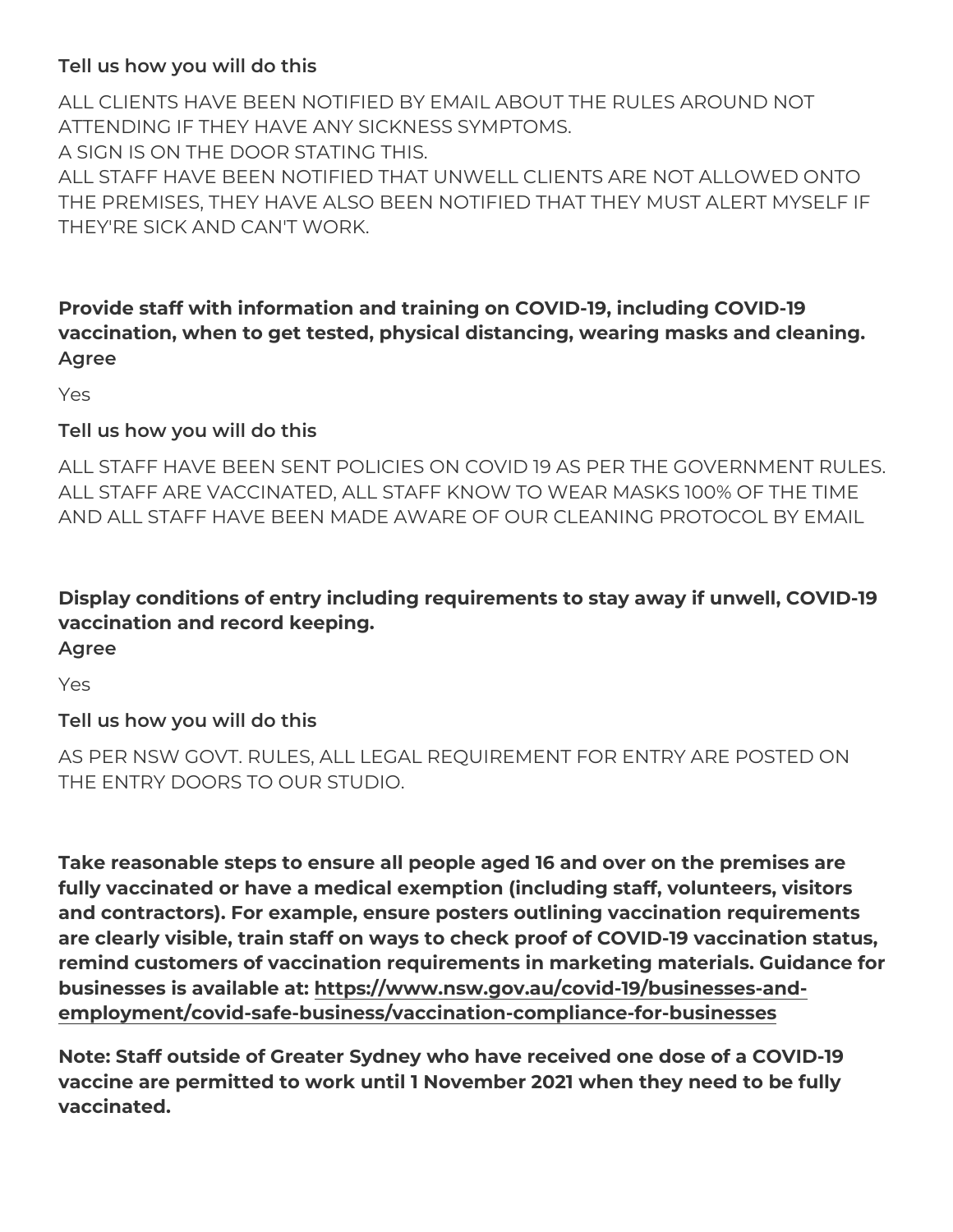#### **Agree**

Yes

#### **Tell us how you will do this**

ALL CLIENTS WILL BE ASKED FOR VAXX STATUS AND IT WILL BE MARKED AGAINST THEIR NAME ON OUR DATABASE. ALL STAFF HAVE A VIDEO SHOWING HOW TO DO THIS.

ALL STAFF HAVE BEEN REQUIRED TO CONFIRM THEIR VAXX STATUS WITH DOCUMENTATION.

VAXX REQUIREMENT POSTERS WILL BE ERECTED.

## **Physical distancing**

**Capacity must not exceed one person per 4 square metres of space in indoor areas of the premises and one person per 2 square metres of space in outdoor areas of the premises.**

**Note: Gym and dance classes must not exceed 20 persons.**

**Note: Indoor swimming pools can only open for swimming lessons, squad training, lap swimming, and rehab activities.**

**Agree**

Yes

**Tell us how you will do this**

WE HAVE 106 SQUARE METRES OF SPACE AND WE HAVE MAXIMUM 10 PEOPLE IN A CLASS PLUS AN INSTRUCTOR SO WE HAVR AMPLE SPACE. ALL EQUIPMENT IS SPACED WITH 1.5 METRES BETWEEN THEM. NO EQUIPMENT IS SHARED.

#### **Ensure 1.5m physical distancing where possible, including:**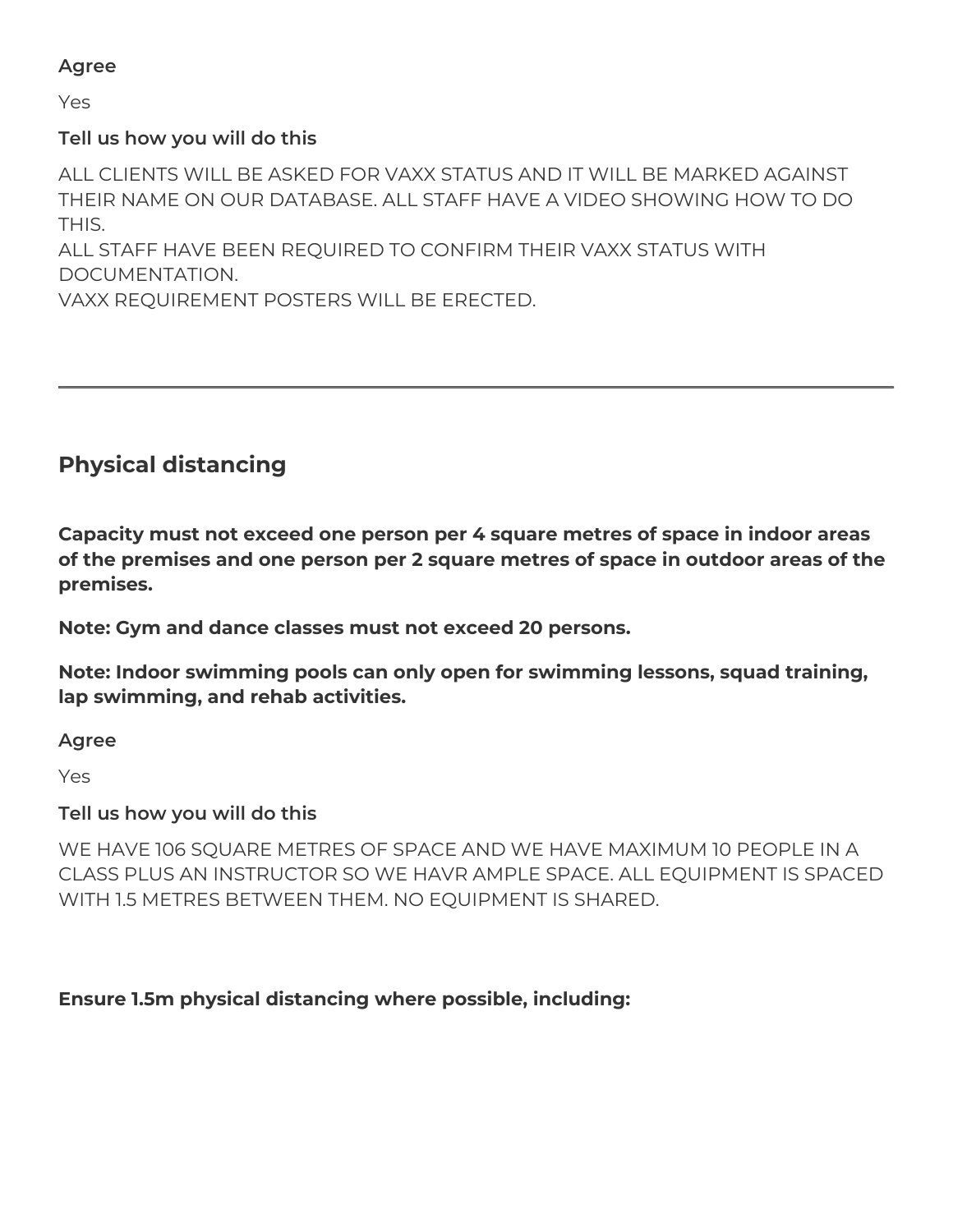- **at points of mixing or queuing**
- **between seated groups**
- **between staff.**

#### **Agree**

Yes

#### **Tell us how you will do this**

ONLY ONE CLASS WILL BE IN THE STUDIO AT A TIME, THE SECOND CLASS WILL WAIT OUTSIDE SOCIALLY DISTANCED ON THE FOOTPATH AS MARKED

**Avoid congestion of people in any specific areas within the venue where possible, such as change rooms and other communal facilities.**

**Agree**

Yes

#### **Tell us how you will do this**

WE ONLY HAVE ONE TOILET/CHANGEROOM ONLY ONE PERSON WILL BE IN THERE AT A TIME

**Have strategies in place to manage gatherings that may occur immediately outside the premises.**

**Agree**

Yes

**Tell us how you will do this**

ALL CLIENTS ARE ASKED TO DISPERSE QUICKLY AFTER CLASS AND STAY SOCIALL Y **DISTANCED** 

**Singing by audiences is not allowed in indoor areas.**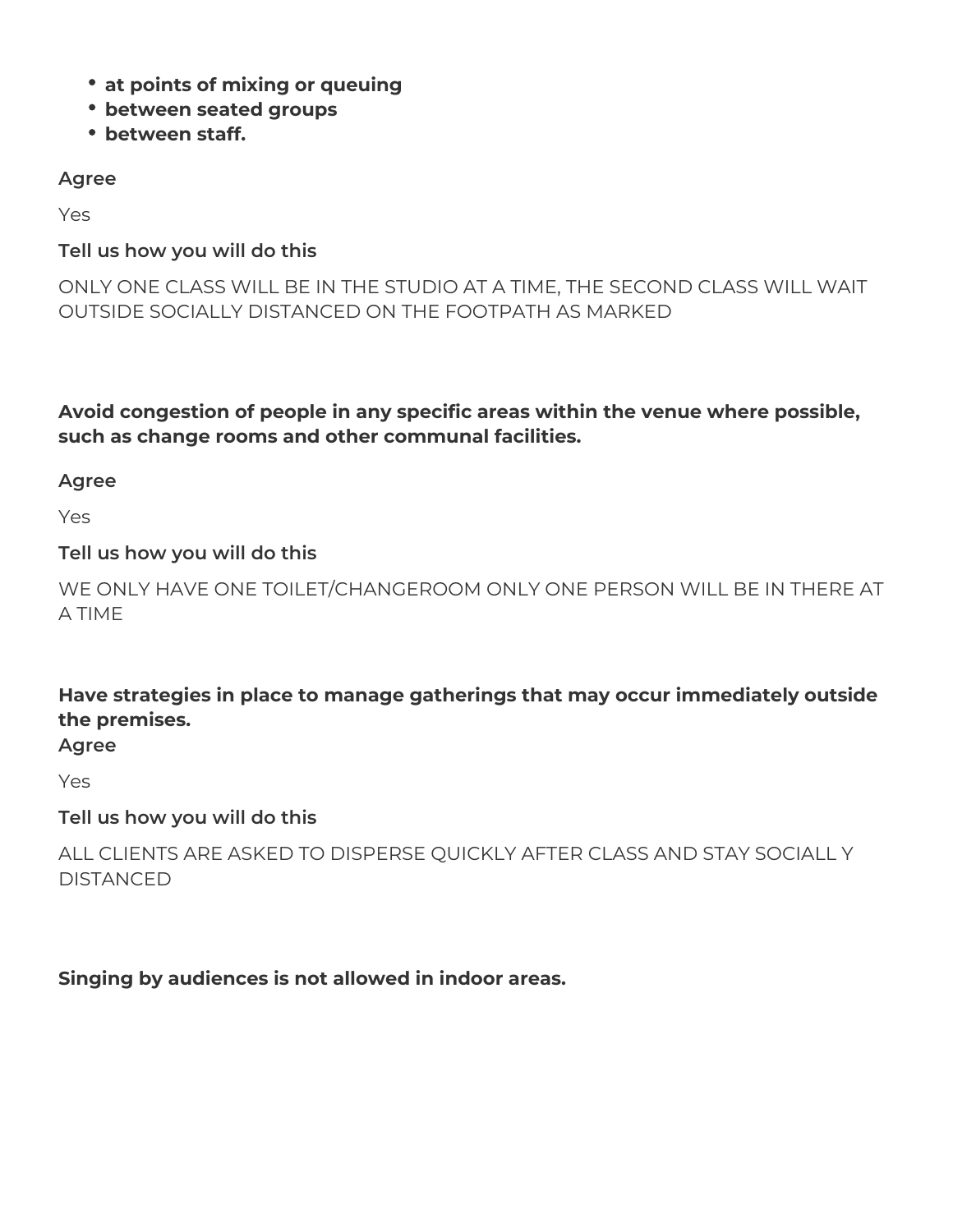**Dancing is not allowed in indoor areas except for dance classes, where no more than 20 people are permitted to dance.**

**Patrons can only consume alcohol when seated in indoor areas.**

**Agree**

Yes

**Tell us how you will do this**

THIS DOES NOT APPLY TO US

**Ventilation**

**Review the 'COVID-19 guidance on ventilation' available at [https://www.nsw.gov.au/covid-19/getting-back-to-work-a-covid-safe](https://www.nsw.gov.au/covid-19/getting-back-to-work-a-covid-safe-way/ventilation-guidance)[way/ventilation-guidance](https://www.nsw.gov.au/covid-19/getting-back-to-work-a-covid-safe-way/ventilation-guidance) and consider which measures are relevant to your premises before completing this COVID-19 Safety Plan. Agree**

Yes

**Tell us how you will do this**

AIRCONS ARE CLEANED AND FACED AWAY FROM CLIENTS, FANS ARE FACED UPWARDS AND CLEAN, BACK DOOR WILL BE OPEN FOR FRESH CIRCULATING AIR

**Use outdoor settings wherever possible. Agree**

Yes

**Tell us how you will do this**

NOT APPLICABLE TO US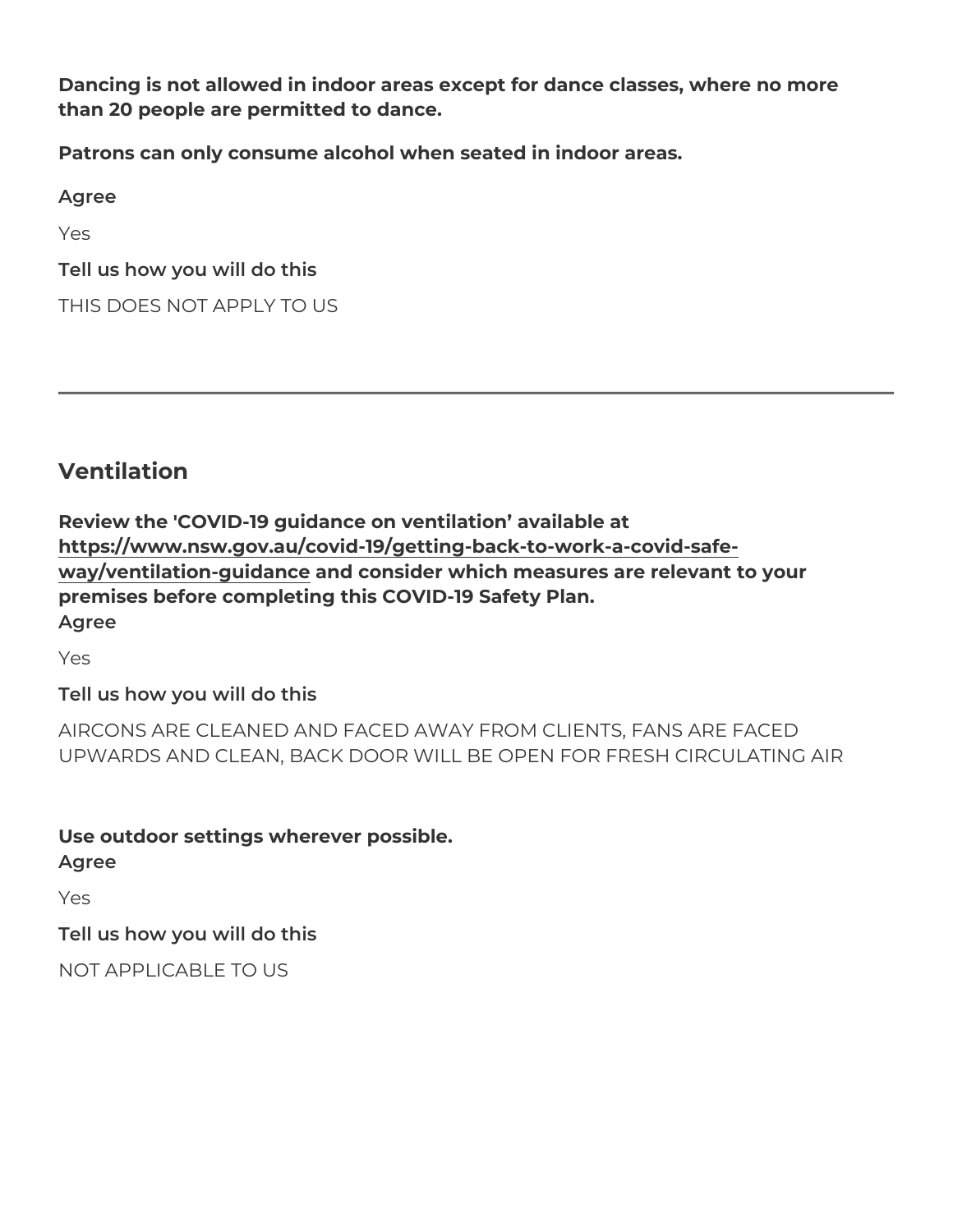**In indoor areas, increase natural ventilation by opening windows and doors where possible.**

**Agree**

Yes

**Tell us how you will do this**

OUR DOOR WILL BE OPEN

**In indoor areas, increase mechanical ventilation where possible by optimising air conditioning or other system settings (such as by maximising the intake of outside air and reducing or avoiding recirculation of air). Agree**

Yes

**Tell us how you will do this**

AIRCON WILL BE USED ON THE LEAST RECIRCULATING SETTING

**Ensure mechanical ventilation systems are regularly maintained to optimise performance (for example through regular filter cleaning or filter changes). Agree**

Yes

**Tell us how you will do this**

FILTERS ON AIRCON ARE CLEAN

**Consider consulting relevant experts such as building owners or facility managers, ventilation engineers and industrial or occupational hygienists to optimise indoor ventilation.**

**Agree**

Yes

**Tell us how you will do this**

WE WILL READ INTO THIS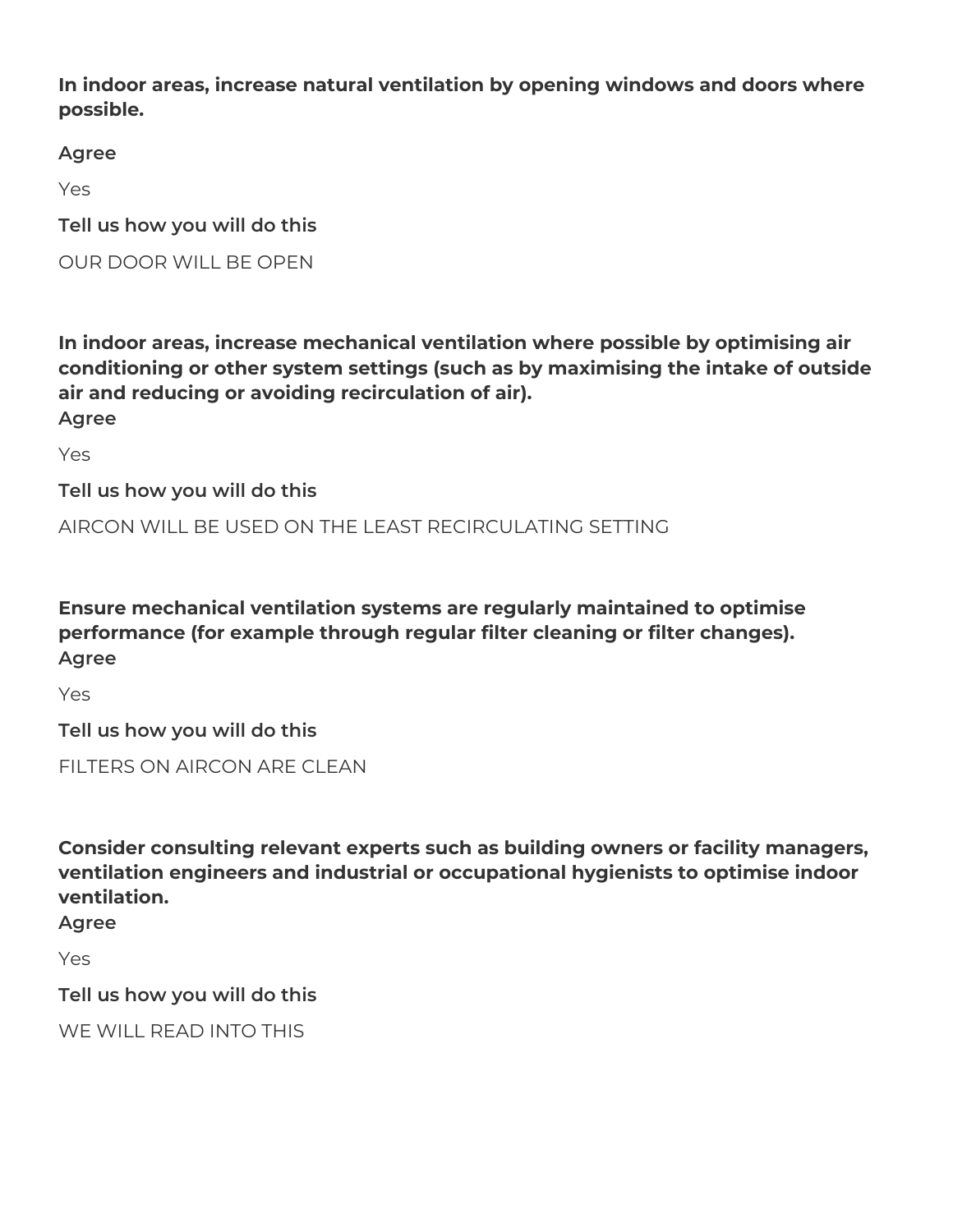## **Hygiene and cleaning**

**Face masks must be worn by staff and customers in indoor areas, unless exempt.** 

**Note: People engaging in physical exercise are exempt, unless they are participating in an indoor gym class or dance class Agree**

Yes

**Tell us how you will do this**

ALL PERSONS INSIDE WILL BE WEARING A MASK

**Adopt good hand hygiene practices. Have hand sanitiser at key points around the venue.**

#### **Agree**

Yes

#### **Tell us how you will do this**

SANITISER IS AT THE FRONT DESK FOR ENTRY AND THEN ONE AT EVERY MACHINE. PEOPLE ARE ASKED TO SANITISE BEFORE THEY CHECK IN THEN AT THEIR MACHINE AND THEN AFTER THE WORKOUT BEFORE THEY CLEAN THEIR MACHINES

**Ensure bathrooms are well stocked with hand soap and paper towels or hand dryers.**

**Agree**

Yes

**Tell us how you will do this**

DONE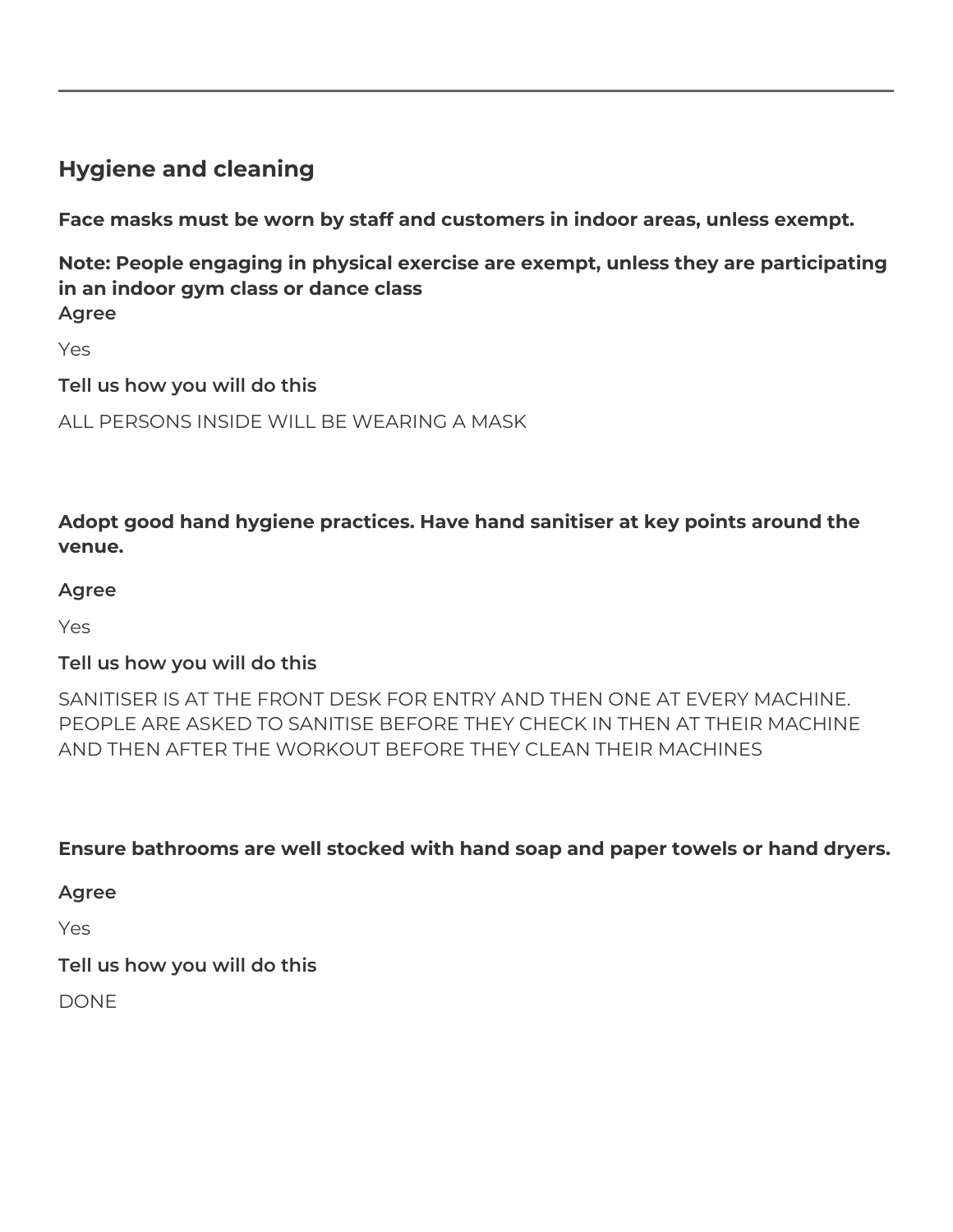**Clean frequently used indoor hard surface areas (including children's play areas) at least daily with detergent/disinfectant. Clean frequently touched areas and surfaces several times per day. Reduce sharing of equipment where practical and ensure these are cleaned with detergent and disinfectant between use. Encourage visitors to wipe down equipment after they have finished using it**

**Agree**

Yes

## **Tell us how you will do this**

EACH MACHINE GETS CLEANED AFTER EVERY CLASS, ALL SURFACES ARE WIPED DAILY, TOILETS ARE CLEANED DAILY. EACH MACHINE HAS IT'S OWN SANITISER, SPRAY BOTTLE AND A CLEAN CLOTH IS GIVEN TO EVERY CLIENT TO CLEAN THEIR MACHINES IN EVERY CLASS

## **Record keeping**

**Use the NSW Government QR code system to collect an electronic record of the name, contact number and entry time for all staff, volunteers, visitors and contractors.**

**Note: Community centres and halls are not required to collect electronic entry records but are strongly encouraged to do so.**

**Agree**

Yes

**Tell us how you will do this**

THE QR CODE WILL BE ON OUR FRONT DOOR AND IS A CONDITION OF ENTRY

**Processes must be in place to ensure that people provide the required contact information, such as by checking phones for the green tick to confirm they have checked in (keeping 1.5m physical distance between staff and patrons). QR codes**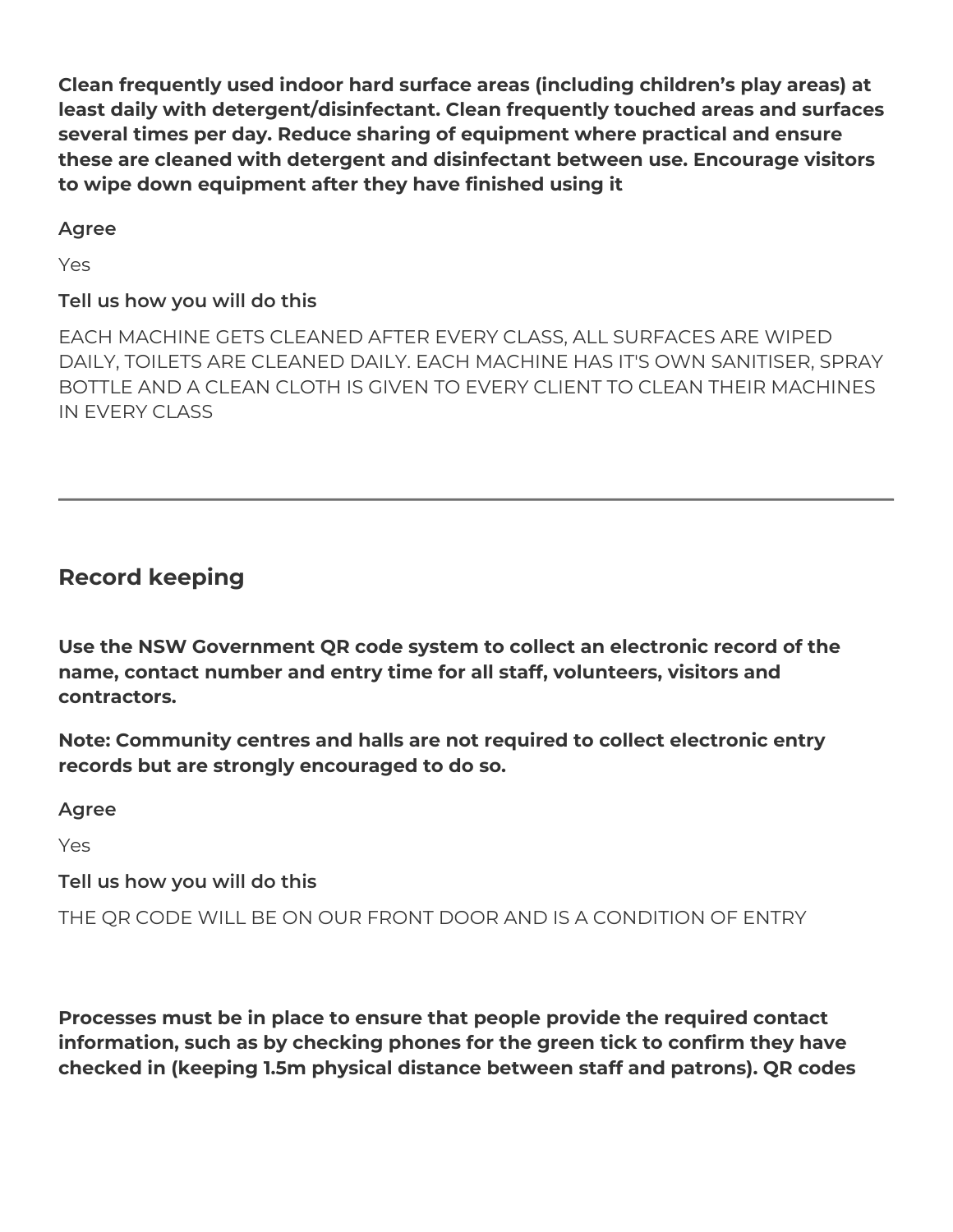#### **should be clearly visible and accessible including at entrances to the premises.**

#### **Agree**

Yes

**Tell us how you will do this**

STAFF WILL CHECK FOR GREEN TICKS AND CHECK IN BEFORE EACH CLASS.

**If a person is unable to provide contact details, for example due to age or language barriers, another person may provide contact details on their behalf. If it is not possible for check-in to occur, keep a record of the name, contact number and entry time for all staff, volunteers, visitors and contractors for a period of at least 28 days. These records must be provided in an electronic format such as a spreadsheet as soon as possible, but within 4 hours, upon request from an authorised officer.** 

#### **Agree**

Yes

**Tell us how you will do this**

EACH CLIENT IS CHECKED IN ON OUR BOOKING SYSTEM WHEN THEY ARRIVE, AND THE STAFF PERSONS NAME IS LISTED UNDER THE CLASSES THEY ARE TEACHING. WE ALSO HAVE CAMERAS THAT RECORD ALL ENTRIES AND EXITS

**Other types of venues or facilities within the premises must complete COVID-19 Safety Plans where applicable. If contact details are captured electronically upon entry to the main premises on the relevant day, additional collection of contact details via electronic methods may not be required if there is no other public access to the sub-premises. However, additional contact details and time of entry must be captured where these sub-premises are gyms, entertainment facilities, hospitality venues, nightclubs and retail premises.**

**Agree**

Yes

**Tell us how you will do this**

EACH CLIENT IS CHECKED IN ON OUR BOOKING SYSTEM WHEN THEY ARRIVE AS WELL AS QR AND IF THE CAN'T USE QR